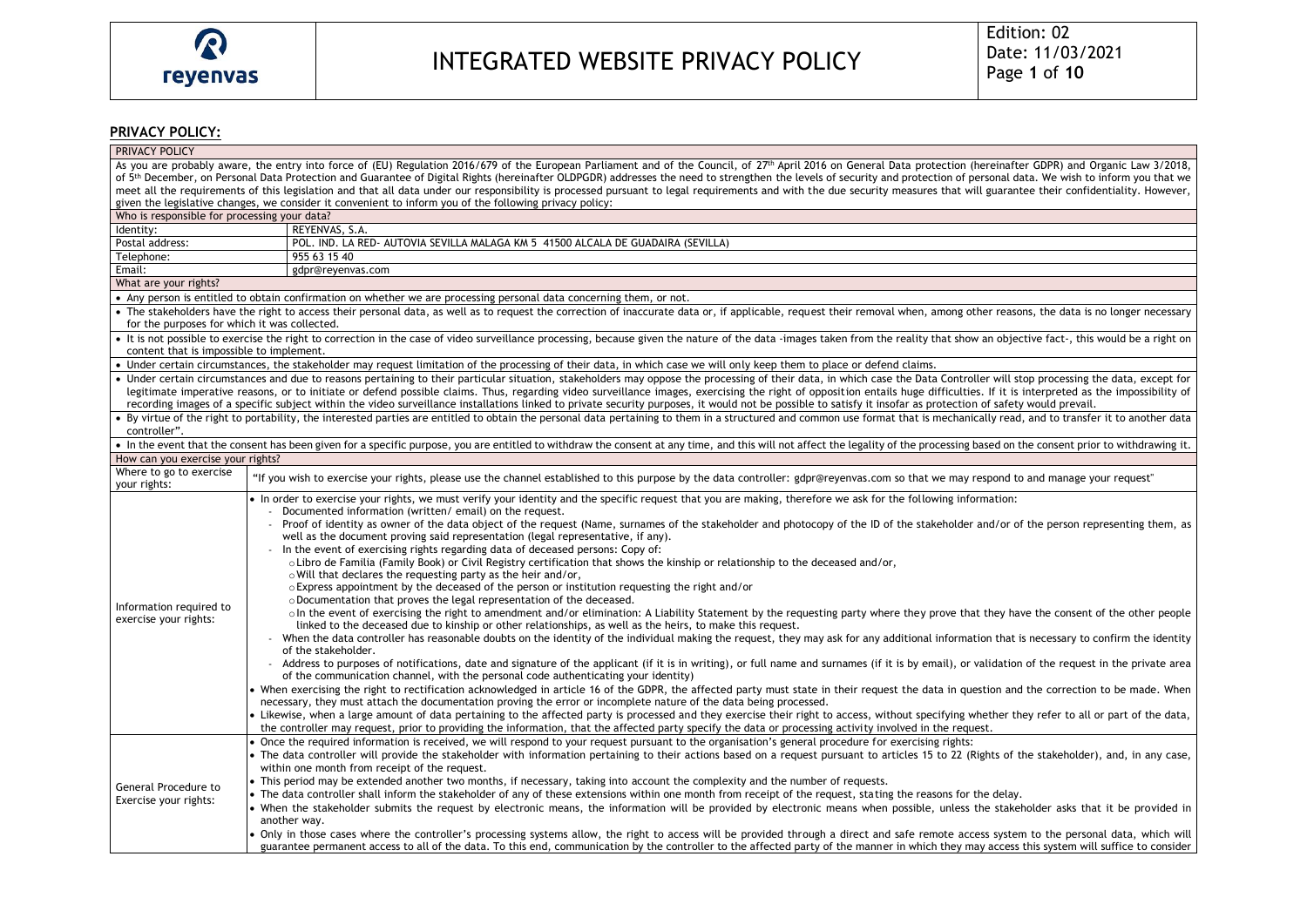

the request to exercise their right as satisfied. However, the stakeholder may request from the Data Controller the information referred to in the cases set forth in article 15.1 of the GDPR that is not included in the remote access system. If the data controller does not process the stakeholder's request, they will inform them without delay, and at the latest within one month from receipt of the request, of the reasons for their inaction and that they may submit a claim before a supervising authority and take legal action. The information provided shall be free of charge, except for reasonable fees for administrative costs. When the affected party chooses a medium other than what is offered to them and that entails a disproportionate cost, the request shall be deemed excessive and therefore the affected party will cover the excess in cost that their choice entails. In this case, the Data Controller shall only be responsible for satisfying the right to access without undue delays. The data controller may refuse to act on the request; however, they bear the burden of proving the manifestly unfounded or excessive nature of the request. To purposes of the content of article 12.5 of the GDPR, the right to exercise access more than once within a period of six months may be deemed repetitive, unless there is a legitimate reason for it. In those cases where exercising the right to rectification or elimination are applicable, the data will be blocked: Blocking the data consists of identifying and reserving it, adopting technical and organisational means to prevent its processing, including viewing, except to make it available to judges and courts, the Public Prosecutor Office or the competent Public Administrations, particularly the data protection authorities, for the demand of possible liabilities derived from the processing, and only for the time until they prescribe. After this time, the data will be destroyed. The blocked data may not be processed for any purpose other than that stated above. (Art. 16 GDPR and Art. 32 OLDPGDR) When the elimination is derived from exercising the right to oppose, according to article 21.2 of the GDPR, the Data Controller may keep the identification data of the affected party that is required in order to prevent future processing for direct marketing purposes. In those cases where you do not wish for your data to be processed to send commercial communication, we remit you to the existing publicity exclusion systems, according to the information published by the competent supervisory authority (AEPD) on its electronic sit[e www.aepd.es](about:blank) • In those cases where personal data processing is limited, it will be clearly shown on the Data Controller's information systems. When there is a proven, due and payable debt, a communication is sent to the debtor when payment is requested, regarding the possibility of inclusion in said systems (the organisation's debtor processing system), specifying those in which it participates (debt collection agencies to manage the pertinent claim...) if the debt is not resolved within a maximum of 15 days from notification of the insolvency, you are informed of the possibility of exercising the rights established in articles 15 to 22 of the GDPR, within thirty days from notification of the debt to the system, and the data will remain blocked during that time. People who are related to the deceased through kinship or other relationship, as well as their heirs, may address the data controller or processor in order to request access to their personal data and, where applicable, their correction or elimination. As an exception, the people referred to in the above paragraph may not access the data of the deceased, nor request its correction or elimination, when the deceased had expressly forbidden it or when it is so established by law. This prohibition will not affect the heirs' rights to access the asset data of the deceased. In order to comply with current regulations on video surveillance Inst 1/2006 of the AEPD, we inform you that the recordings shall be kept for one month from their production, therefore we will not be able to fulfil requests submitted after this period. Also, to prevent third-party rights from being affected, in the event of a request for access, we will issue a certificate that will specify the data that was the object of processing, with the utmost precision possible and without affecting the rights of third parties. For example: "Your image was recorded on our systems on the \_\_\_ of the month of the year between \_\_o'clock and \_\_o'clock. Specifically, the system records your access and exit from the facilities." What are the methods for placing a claim?

If you believe that your rights were not duly taken care of, you are entitled to submit a claim before the competent data protection authority [\(www.agpd.es\)](about:blank)

## **ADDITIONAL INFORMATION CONTACT DATA PROCESSING:**

What is the purpose of processing the personal data that you provide to us? (\*) The list of REYENVAS, S.A.'s activities is available at [www.reyenvas.com](http://www.reyenvas.com/)

- Replies to your questions and requests: To manage Replies to Questions, Claims or Incidents, Requests for technical or corporate information, Resources and/or Activities and, if you provided consent, to the purposes described in the additional consent.
- Contact with the stakeholder via the media provided (email, postal address and/or phone number) in order to manage the questions you ask us through the channels established to this purpose, manage notifications and coordinate actions derived from the services requested by people related with REYENVAS, S.A. and/or by data processors involved with it to the approved and/or allowed purposes.
- Management of inscriptions for REYENVAS, S.A. conferences and events

• Management of subscriptions to the REYENVAS, S.A. newsletter.

- Contact and/or sending out of satisfaction surveys, newsletters and corporate information and offers and promotions on the organisation's products and services.
- Recording and subsequent publication of audiovisual and/or graphic material in which you may be involved in corporate communication media (for example, but not limited to, website, social media, newsletters, activity report, news items, presence in the media) and/or other public communication media (industry publications and/or reports in the press, TV, etc.) as publication of the results of the activity, promotion and dissemination, campaign management, activities and events, if you provided consent.
- Associated processing, including its prior communication, that may be derived from the performance of any operation for structural modification of companies or the provision or transfer of business or of a branch of corporate activity, provided that the processing is necessary to the proper completion of the operation and that it guarantees, where applicable, continuity in the provision of services.
- $\bullet$  Inclusion in the reporting channel systems of the data associated to the disclosure (including anonymously) of the commission, within the organisation or within the actions of third-parties contracting with it, of ac or conducts that may be contrary to applicable general or industry regulations.

How long do we keep the data provided?

- The data provided will be kept as long as the legality of processing remains, and once it is expired, until the stakeholder requests its elimination, except for its conservation to formulate, exercise or defend claims by the data controller, or with the aim to protect the rights of other individuals or entities and/or for legally mandatory reasons.
- The data processed in order to send commercial communications will be kept until the consent given is revoked.
- The data of the person communicating a complaint and of the employees and third-parties is kept in the complaints system to decide on whether an investigation should be proceeded with on the reported facts, as well as subsequently as evidence of the operation of the model to prevent crime by the entity, according to article 24 of the OLDPGDR.

What is the legal basis for processing your data?

• The legal basis for processing your data is to fulfil your request from us. The requested data is necessary for the proper fulfilment of the service.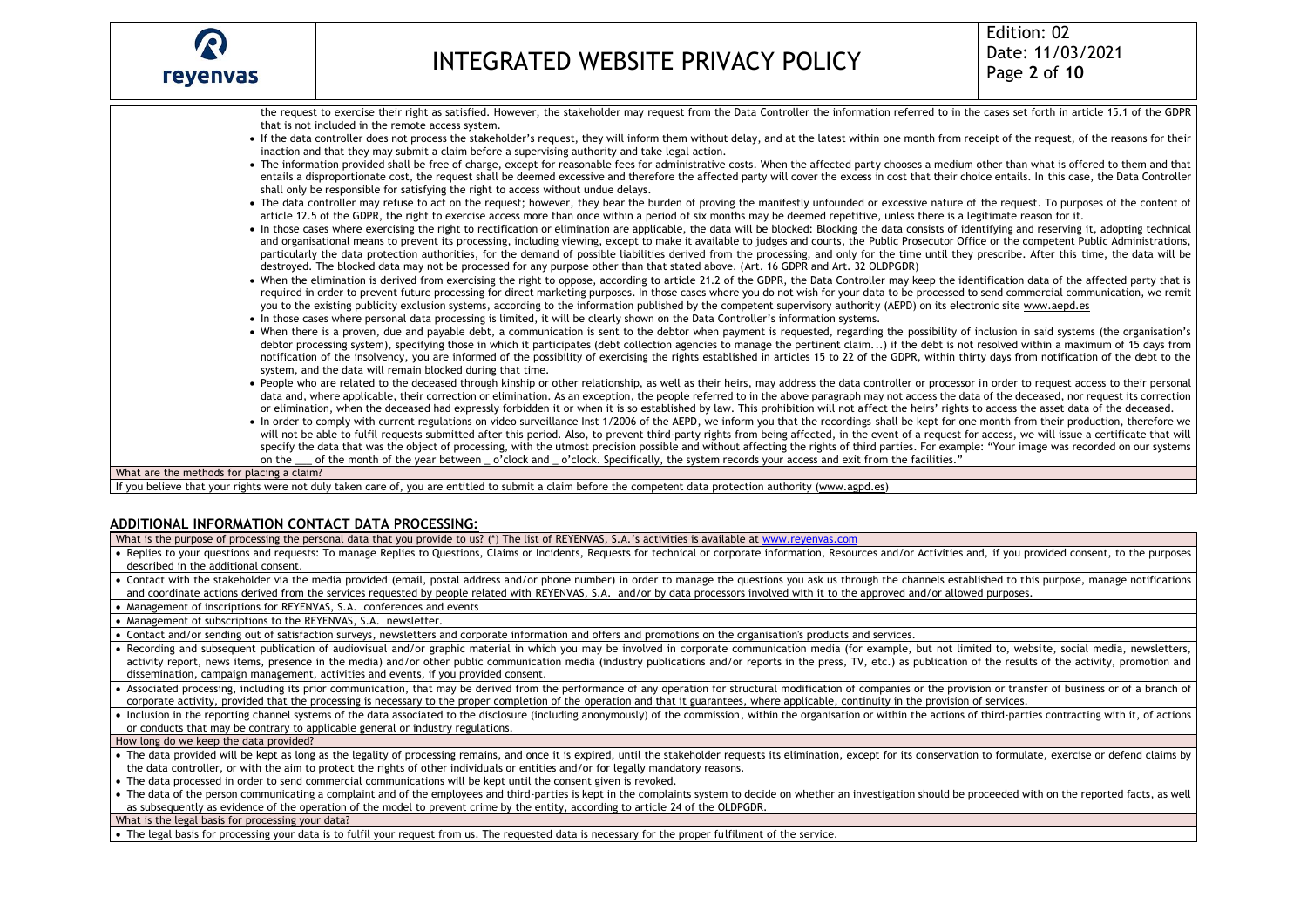

- To satisfy a legitimate interest of the Controller: Cases of legitimate interest where the controller may be the injured party and it were necessary to process and notify the data of the breaching party to third parties to ensure observance of regulations and defence of the interest of the data controller, as well as cases of legitimate interest in specific processing as contemplated in the OLDPGDR: Article 19. Contact data and individual employer data processing; Article 20. Credit information systems; Article 21. Processing related to the performance of certain business operations (company restructuring or business transfers) Article 22. Processing to purposes of video surveillance; Article 23. Publicity exclusion systems; Article 24. Internal complaint information systems).
- Consent of the stakeholder who has unequivocally provided it to use through formal means and/or by checking the boxes provided to said purpose in the data protection clauses contained in the basic document regulating the commercial relationship, depending on the contact channel.

### Who can your data be communicated to?

- Organisations or individuals directly hired by the Data Controller to provide services connected to the processing purposes: Collaborators, Organisations Subcontracted to perform projects/services object of request or consultation.
- Complaints Channel (Complaints on the breach of regulations and code of conduct are forwarded to the Regulation Compliance Unit): Access to the data contained in these systems will be limited exclusively to those who, integrated or not within the organisation, perform internal monitoring and compliance duties, or to the data processors that are eventually appointed to this purpose. However, access by other people, or even communication to third parties, will be legal when it is necessary in order to take disciplinary action or to follow the legal proceedings that are necessary, when applicable.
- Law Enforcement and Safety Agencies: To the extent required, a proven right to access within the investigation of a breach of regulations.
- Others (specify): Media and specialised journals to promote the organisation's activities.

#### Under what guarantee is your data communicated?

Data is communicated to third parties who prove that they have a Personal Data Protection System pursuant to current legislation.

#### How did we obtain your data?

• From the stakeholder themselves, through communication sent and/or through professional social media.

#### What type of data do we process?

Identification and contact data, data related to and/or provided with the question, request for technical or corporate information, resources and/or activities, claims lodged or incidents notified to us, as well as the personal data of third parties that may be provided.

#### How is your personal data safely stored?

REYENVAS, S.A. has formalised agreements to guarantee that we process your personal data correctly and pursuant to current data protection regulations. These agreements contain the respective duties and responsibilities towards you, and they contemplate which entity is best positioned to fulfil your needs. These agreements do not affect your rights by virtue of the data protection law. Please contact us if you wish to obtain further information on these agreements.

The Data Controller takes all the steps required to keep your personal data private and safe. Only authorised REYENVAS, S.A. staff, authorised staff of third parties directly hired by the Data Controller to perform service linked to the processing purposes, or authorised staff with companies that invoice under the commercial name of REYENVAS, S.A. \* (that have the legal and contractual obligation to keep all of the information safe) have access to your personal data. All of the REYENVAS, S.A. staff who have access to your personal data is required to undertake to observe the Data Controller Privacy Policy and the data protection regulations, and all thirdparty employees who have access to your personal data must sign the confidentiality agreements under the terms established by current legislation. In addition, third-party companies who have access to your personal data are bound by contract to store your data safely. To ensure that your personal data is protected, REYENVAS, S.A. has an IT safety environment and takes the necessary measures to prevent non-authorised access. The Data Controller has formalised agreements to guarantee that we process your personal data correctly and pursuant to current data protection regulations. These agreements contain the respective duties and responsibilities towards you, and they contemplate which entity is best positioned to fulfil your needs. These agreements do not affect your rights by virtue of the data protection law. Please contact us if you wish to obtain further information on these agreements.

## **ADDITIONAL INFORMATION CLIENT DATA PROCESSING:**

What is the purpose of processing your personal data? (\*) The list of REYENVAS, S.A.'s activities is available at [www.reyenvas.com](http://www.reyenvas.com/)

- Internal use, commercial and relation management. Operations and administrative, economic and accounting management derived from relations with the client and/or debtor
- Internal use, administrative, economic and accounting operations and management derived from relations with the assignor (commercial and/or contractual relations)
- Commercial offers and management from the organisation and its services "With the purpose to provide offers of services that may be of your interest"
- Commercial offers and management by REYENVAS, S.A. and its services "With the purpose to provide offers of services that may be of your interest"
- Contract management and provision of services by the organisation, as well as fulfilment of contract requirements
- Management of Replies to Questions, Claims or Incidents, Requests for Information, Resources and/or Activities
- Promotion and Information on the Organisation: The Production, Publication and Communication of Statistics, Activity Logs, Success Stories and Information associated with the communication and transparency of their Activity, as well as the Recording and Publication of Informational Material, Communication and Management of Campaigns, Activities, Events, Competitions and/or Recording and Publication, in the organisation's media (including website and social media) and/or other public communication media, of videos, recordings and photos associated with the activities carried out by the organisation "In order to provide stakeholders with information on the organisation"
- Sending out of Newsletters, Activity Reports and Information associated with the Organisation's Activities
- Quality Assurance of processes and activities, as well as the assessment of satisfaction/perception results and performance by the organisation stakeholders.

• Provision of proof of technical solvency in the submission of tenders and/or request, management and justification of campaigns, activities, events, tenders, projects and grants where the organisation participates

• Management of Regulation Compliance (applicable regulations as well as mandatory internal regulations): Investigation, monitoring and audit of controls established to prevent crime with the possibility of establishing controls at the facilities access, information and document printing systems for all personal data that is under the responsibility of the organisation and therefore for all of the company's information systems, as well as controls pertaining to the use of the images recorded by the video surveillance systems to investigate accidents and/or incidents that may happen, as well as breaches of labour regulations, crimes or illegal conducts.

• Profile Analysis "In order to offer you products and services tailored to your interests, as well as to improve your customer experience, we will produce a "profile" based on the information provided. No automated decisions will be taken based on this profile".

• Assessment of Asset Solvency and Credit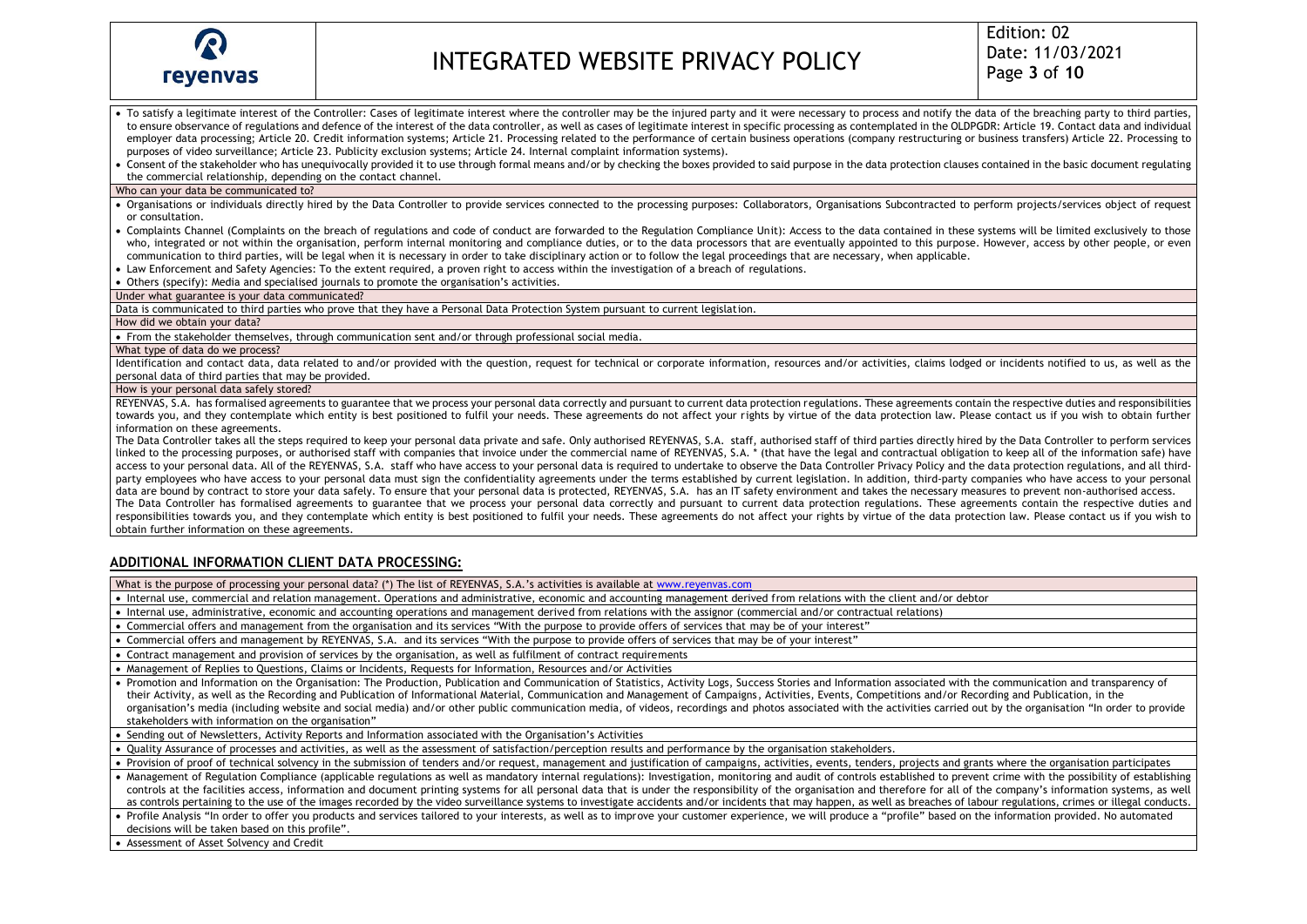## • Contacts / Agenda management

- Statistical, historical or scientific purposes
- Management of Visits and Video Surveillance of the Facilities, as well as of safety and compliance with regulations, investigation of possible incidents or accidents, management of associated insurance and of warnings or penalties due to breach of safety regulations.
- Management and auditing of quality, environmental management and/or management of occupational safety regarding organisation processes and facilities.
- Check on the publicity exclusion systems that may affect their activity, excluding from processing the data of the parties who have expressed their opposition or refusal to processing by checking the publicity exclusion systems published by the competent supervisory authority.
- Associated processing, including its prior communication, that may be derived from the performance of any operation for structural modification of companies or the provision or transfer of business or of a branch of corporate activity, provided that the processing is necessary to the proper completion of the operation and that it guarantees, where applicable, continuity in the provision of services.
- Inclusion in the reporting channel systems of the data associated to the disclosure (including anonymously) of the perpetration, within the organisation or within the actions of third-parties contracting with it, of acti or conducts that may be contrary to applicable general or industry regulations.
- Others (specify): In the event of deposit contracts, REYENVAS, S.A. reserves the right to carry out regular audits at client and other debtor facilities.

#### How long do we keep your data?

- The data provided will be kept as long as the legality of processing remains, until the stakeholder requests its elimination after the relation with the stakeholder has finished in writing, except for its conservation to formulate, exercise or defend claims by the data controller, or with the aim to protect the rights of other individuals or entities and/or for legally mandatory reasons.
- In any case, when the relationship is finalised, the data of the stakeholder will be duly blocked, pursuant to current data protection regulations.
- Accounting and Tax Documentation To tax purposes: The accounting books and other mandatory logs required by the pertinent tax regulations (Withholdings, VAT, Corporate Tax, etc.) as well as the documentation proving the annotations recorded in the books (including the computer programs and files and any other proof that is relevant to taxes), must be kept at least for the time in which the Government is entitled to check and investigate and, consequently, to settle tax debts (Articles 66 to 70 of the General Tax Law). Prescription period for Tax Offences associated with verification of the tax base or fees compensated or pending compensation or of deductions applied or pending application and to Offences against the Tax Authorities and the Social Security - Art. 66 bis General Tax Law and Criminal Procedure Code, respectively. - 4 years. Prescription of offences 10 years.
- Accounting and Tax Documentation To corporate purposes: Books, correspondence, documentation and proof concerning your business, duly organised starting from the latest inscription made in the books, unless otherwise established by general or special provisions. This commercial obligation applies both to the mandatory books (income, expenditures, investment assets and provisions), as well as the documentation and proof for the annotations recorded in the books (invoices issued and received, tickets, corrective invoices, bank documents, etc.) (Art. 30 of the Commerce Code) - 6 years.
- Solvency files: Data pertaining to regular, due and payable and non-claimed debts (Art. 20 of the OLDPGDR) as long as the breach persists, with a maximum limit of five years from the due date of the money, financial or credit liability – 5 years.
- The images/sounds recorded by the video surveillance systems will be eliminated within a maximum period of one month from their recording, except if they have to be kept to prove the perpetration of acts that threaten the integrity of people, assets or facilities (in which case the images will be made available to the competent authorities within a maximum period of 72 hours from when the existence of the recording was known), or if they are related to serious or very serious criminal or administrative offences regarding public safety, with an ongoing police investigation or with ongoing legal or administrative proceedings (Instruction 1/2006 of 8 November, of the AEPD, on personal data processing to purposes of surveillance via camera or video camera systems and Art. 22 OLDPGDR) - 30 days.
- The data included in the automated files created to monitor access to buildings (Instruction 1/1996, of 1 March, of the AEPD, on automated files established with the purpose to monitor access to buildings) 30 days.
- Data processed regarding the legal guarantee will be kept during the lifetime of the legal guarantee and once it expires, for the period in which there may be a legal or administrative claim pertaining to the legal guarantee.
- The data processed in order to send commercial communications will be kept until the consent given is revoked.
- The data of the person communicating a complaint and of the employees and third-parties are kept in the complaints system to decide on whether an investigation should be proceeded with on the reported facts, as well as subsequently as evidence of the operation of the model to prevent crime by the entity, according to article 24 of the OLDPGDR.
- Therefore, the data will be kept as long as the commercial relationship continues, based on the conservation timeframes established by current regulations, as well as the timeframes legally or contractually established for the implementation or prescription of any liability action due to breach of contract by the stakeholder or by the Organisation (reform of the Civil Code establishes a period of five years to take action for civil liabi which begins from the date when fulfilment of the obligation may be demanded).

### What is the legal basis for processing your data?

- The legal basis for processing your data is the execution of a contract: fulfilment of your request, offer, order and/or business contract, to which end the data provided will be notified to the person in charge of the Brand so that they may properly manage, where applicable, the warranties and liabilities of the products and services they provide. The requested data is necessary for the proper fulfilment of the service.
- Fulfilment of legal obligations: Regulations with the status as administrative, commercial, tax, fiscal, accounting and financial law and legislation to defend consumers and users.
- To satisfy a legitimate interest of the Controller: Data processing as part of a commercial relationship and/or contract, that is required for its maintenance or fulfilment; transfer of data within corporate groups to internal administrative purposes, direct marketing, fraud prevention, cases of legitimate interest where the controller may be the harmed party and the data of the breaching party has to be processed and notified to third parties in order to manage regulation compliance and to defend the interests of the data controller; to purposes of video surveillance as legitimate interest of the organisation to protect its assets; the legitimate interest of direct marketing implemented by the LSSICE (sending commercial communications regarding products or services similar to those contracted by the client with whom there is a prior contractual relationship). as well as in cases of legitimate interest of specific processing contemplated in the OLDPGDR: Article 19. Contact data and individual employer data processing; Article 20. Credit information systems; Article 21. Processing related to the performance of certain business operations (company restructuring or business transfers) Article 22. Processing to purposes of video surveillance; Article 23. Publicity exclusion systems; Article 24. Internal complaint information systems).
- Consent of the stakeholder who has unequivocally provided it to use through formal means and/or by checking the boxes provided to said purpose in the data protection clauses contained in the basic document regulating the commercial relationship, depending on the commercial contact channel.

## Who can your data be communicated to?

- Organisations or individuals directly hired by the Data Controller to provide services connected to the processing purposes (specify): Companies belonging to the Group (see list a[t www.armandoalvarez.com\)](about:blank), Commercial agents and/or agencies, companies related to management of transportation, publicity/marketing agencies, legal consultancies, organisations subcontracted to perform work/services object of the contract with the client, collection management and credit insurance organisations, management and/or regulation compliance auditors.
- Public Administration organisations or agencies with competences in the matters object of the processing (specify): AEAT (Spanish Tax Agency)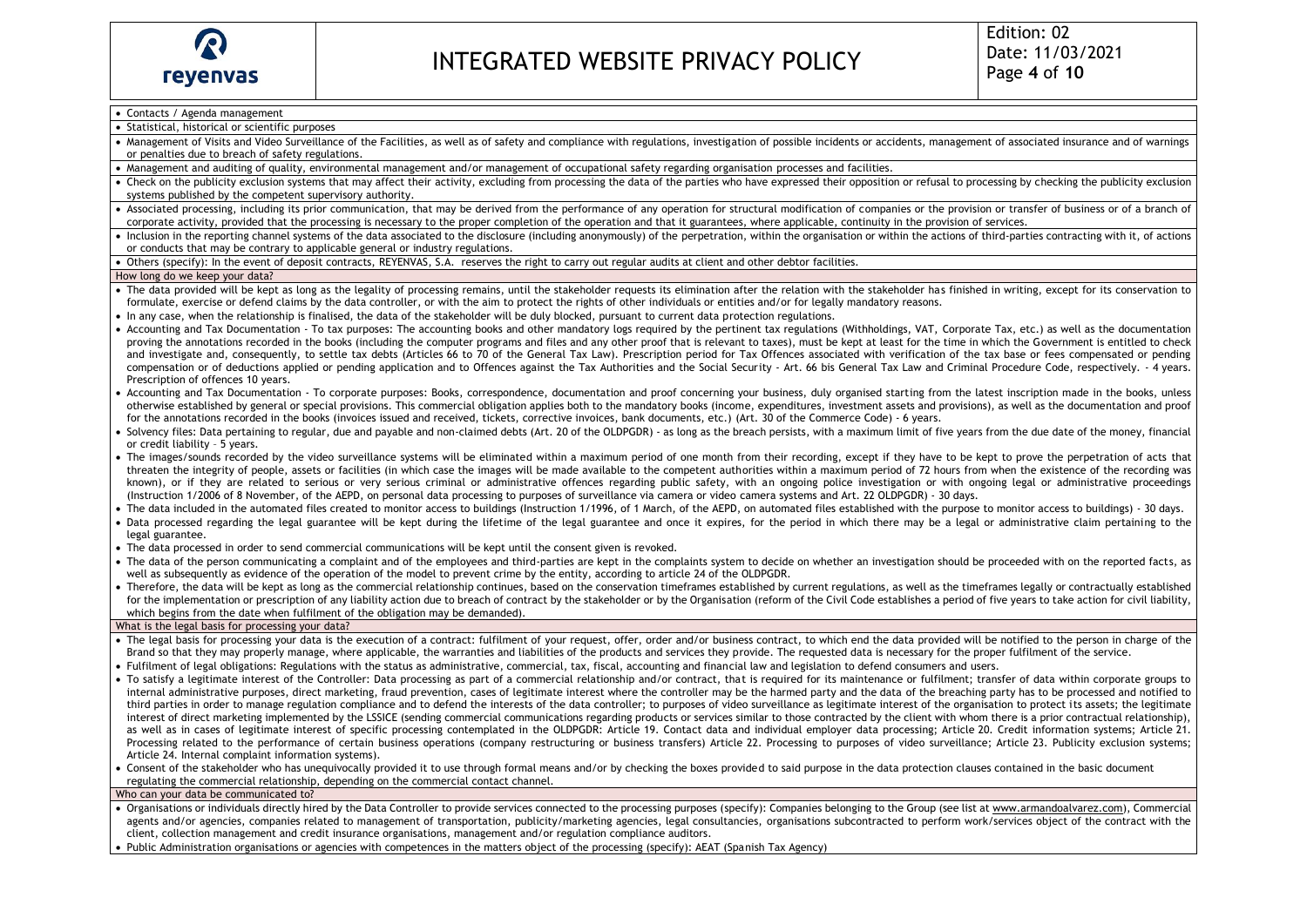

• Financial organisations (specify): Bank standing orders and/or management of collections of instruments and other means of payment.

• Law Enforcement and Safety Agencies (specify): To the extent required, a proven right to access within the investigation of a breach of regulations.

• Compliance Complaints Channel (Complaints on the breach of regulations and code of conduct are forwarded to the Regulation Compliance Unit): Access to the data contained in these systems will be limited exclusively to those who, integrated or not within the organisation, perform internal monitoring and compliance duties, or to the data processors that are eventually appointed to this purpose. However, access by other people, or even communication to third parties, will be legal when it is necessary in order to take disciplinary action or to follow the legal proceedings that are necessary, when applicable.

• Others (specify): Media and specialised journals to promote the organisation's activities.

Under what guarantee is your data communicated?

Data is communicated to third parties who prove that they have a Personal Data Protection System pursuant to current legislation.

How did we obtain your data?

• The stakeholder themselves or their legal representative

• Private organisation (specify): Other Companies belonging to the Group, commercial agents, as well as the Organisation with which the controller has a contractual or service provision relation and to which end they must have the personal data of contact people for administrative and operational management in order to manage their access, inclusion in the intended project/service and/or verification of compliance with regulations under the responsibility of the organisation.

#### What type of data do we process?

Identification data of Potential and Effective Clients, contact persons for administrative and operative management associated to the implementation of the contract/project, as well as other debtors from commercial transactions; data pertaining to the position of contact persons for administrative and operative management associated to the implementation of the contract/project; commercial information; economic, financial and/or payment conditions data; other type of data (specify): Name, surnames and Tax ID of the legal representative, contact information for people in the organisation involved with or related to the project object of the contract/order.

### How is your personal data safely stored?

### **Regarding the processing of your personal data, we inform you:**

REYENVAS, S.A. takes all the steps required to keep your personal data private and safe. Only authorised REYENVAS, S.A. staff, authorised staff of third parties directly hired by the Data Controller to perform services linked to the processing purposes, or authorised staff with companies that invoice under the commercial name of REYENVAS, S.A. (that have the legal and contractual obligation to keep all of the information safe) have access to your personal data. All of the REYENVAS, S.A. staff who have access to your personal data is required to undertake to observe the Data Controller Privacy Policy and the data protection regulations, and all thirdparty employees who have access to your personal data must sign the confidentiality agreements under the terms established by current legislation. In addition, third-party companies who have access to your personal data are bound by contract to store your data safely. To ensure that your personal data is protected, REYENVAS, S.A. has an IT safety environment and takes the necessary measures to prevent non-authorised access. The Data Controller has formalised agreements to guarantee that we process your personal data correctly and pursuant to current data protection regulations. These agreements contain the respective duties and responsibilities towards you, and they contemplate which entity is best positioned to fulfil your needs. These agreements do not affect your rights by virtue of the data protection law. Please contact us if you wish to obtain further information on these agreements.

**Regarding the personal data that** REYENVAS, S.A. **may have access to as consequence of the contracted services, we inform you:**

The provision of services object of the contract may entail physical access by REYENVAS, S.A. staff to premises or facilities that may store personal data for which the client is the data controller. To this purpose, REYENVAS, S.A. has signed with its staff clauses that forbid access to any type of confidential information and, specifically, to personal data belonging to the client, unless the service contemplates within its scope the transfer, repair, destruction and/or management of computer hardware that may contain personal data. In this case REYENVAS, S.A. would act as the data processor, establishing in this case the pertinent contract according to current regulations on data protection that would contemplate, among other aspects, the object, duration, nature, purpose, category of the data object of the processing, safety measures, the controller's obligations and rights, organisation and technical safety measures to guarantee confidentiality during the process, as well as the agreements reached between the client and the processor regarding the transmission of safety breaches and/or exercise of rights. If the client does not formalise the personal data processing service in a contract, it entails that REYENVAS, S.A. has no associated liability as the data processor.

Notwithstanding the above, if they learn of any type of confidential information with the object of providing the service, they undertake to keep it secret, not to disclose or publicise it, either directly or through third parties or companies, and to not make it available to third parties. This confidentiality obligation is indefinite, and will persist after the contract is terminated for any reason. REYENVAS, S.A. undertakes to communicate and to enforce for its staff and the persons hired by it the established obligations regarding confidentiality.

## **ADDITIONAL INFORMATION SUPPLIER DATA PROCESSING:**

What is the purpose of processing your personal data? (\*) The list of REYENVAS, S.A.'s activities is available at www.revenvas.com

• Internal use, commercial and relation management. Operations and administrative, economic and accounting management derived from relations with the supplier/collaborator.

• Internal use, administrative, economic and accounting operations and management derived from relations with the assignor (commercial and/or contractual relations)

• Contract management and provision of services by the organisation, as well as fulfilment of contract requirements.

• Management of Replies to Questions, Claims or Incidents, Requests for Information, Resources and/or Activities.

• Promotion and Information on the Organisation: The Production, Publication and Communication of Statistics, Activity Logs and Information associated with the communication and transparency of the Activity, as well as the Recording and Publication of Informational Material, Communication and Management of Campaigns, Activities, Events, Competitions and/or Recording and Publication, in the organisation's media (including website and social media) and/or other public communication media, of videos, recordings and photos associated with the activities carried out by the organisation that may contain people in the performance of their duties "With the purpose to provide stakeholders with information on the organisation".

• Sending out of Newsletters, Activity Reports and Information associated with the Organisation's Activities.

• Quality Assurance of processes and activities, as well as the assessment of satisfaction/perception results and performance by the organisation stakeholders.

• Management of the Selection, Certification and Hiring of Suppliers/Collaborators and verification of compliance with regulations

• Health and safety management (occupational hazard prevention and safety monitoring) and evaluation of compliance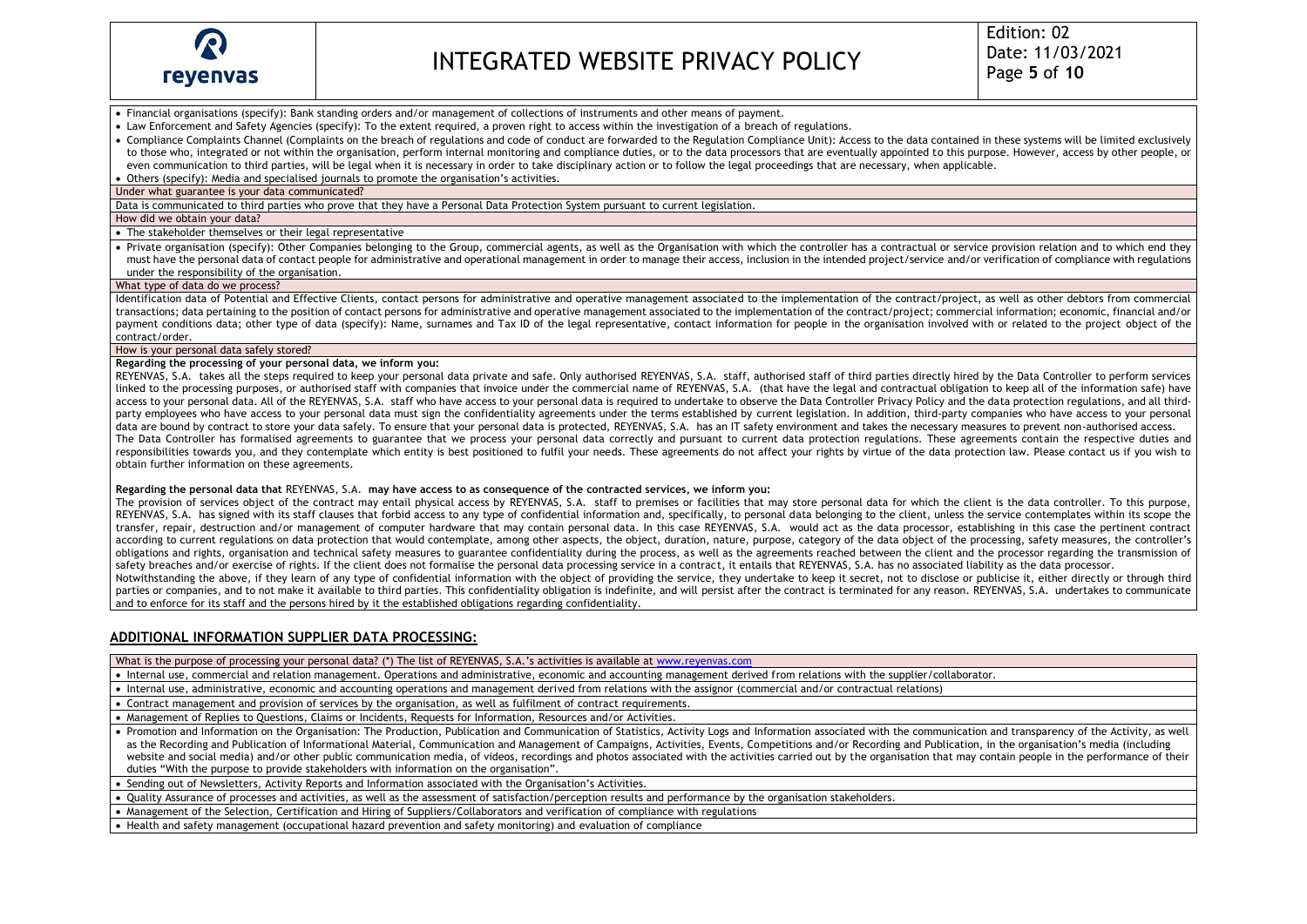

• Management of submission of technical solvency in the submission of tenders and/or request, management and justification of campaigns, activities, events, tenders, projects and grants where the organisation participates. • Monitoring of working hours and/or presence or attendance and of performance • Management of Regulation Compliance (applicable regulations as well as mandatory internal regulations): Investigation, monitoring and audit of controls established to prevent crime with the possibility of establishing controls at the facilities access, information and document printing systems for all personal data that is under the responsibility of the organisation and therefore for all of the company's information systems, as well as controls pertaining to the use of the images recorded by the video surveillance systems to investigate accidents and/or incidents that may happen, as well as breaches of labour regulations, crimes or illegal conducts. • Contacts/Agenda management • Statistical, historical or scientific purposes • Access control and video surveillance of the facilities, as well as safety and regulation compliance in them, to keep the people, goods and installations safe, as well as to perform duties to monitor workers as established in article 20.3 of the Workers' Statute, investigation of possible incidents or accidents, manage associated insurance and manage warnings or penalties due to breaches of safety regulations. • Management and auditing of quality, environmental management and/or management of occupational safety regarding organisation processes and facilities. • Associated processing, including its prior communication, that may be derived from the performance of any operation for structural modification of companies or the provision or transfer of business or of a branch of corporate activity, provided that the processing is necessary to the proper completion of the operation and that it guarantees, where applicable, continuity in the provision of services. • Inclusion in the reporting channel systems of the data associated to the disclosure (including anonymously) of the perpetration, within the organisation or within the actions of third-parties contracting with it, of acti or conducts that may be contrary to applicable general or industry regulations. • Other: REYENVAS, S.A. reserves the right to carry out regular audits at client and creditor facilities. How long do we keep your data? • The data provided will be kept as long as the legality of processing remains, until the stakeholder requests its elimination after the relation with the stakeholder has finished in writing, except for its conservation to formulate, exercise or defend claims by the data controller, or with the aim to protect the rights of other individuals or entities and/or for legally mandatory reasons. • In any case, when the relationship is finalised, the data of the stakeholder will be duly blocked, pursuant to current data protection regulations. • Accounting and Tax Documentation - To tax purposes: The accounting books and other mandatory logs required by the pertinent tax regulations (Withholdings, VAT, Corporate Tax, etc.) as well as the documentation proving the annotations recorded in the books (including the computer programs and files and any other proof that is relevant to taxes), must be kept at least for the time in which the Government is entitled to check and investigate and, consequently, to settle tax debts (Articles 66 to 70 of the General Tax Law). Prescription period for Tax Offences associated with verification of the tax base or fees compensated or pending compensation or of deductions applied or pending application and to Offences against the Tax Authorities and the Social Security - Art. 66 bis General Tax Law and Criminal Procedure Code, respectively. - 4 years. Prescription of offences 10 years. • Accounting and Tax Documentation - To corporate purposes: Books, correspondence, documentation and proof concerning your business, duly organised starting from the latest inscription made in the books, unless otherwise established by general or special provisions. This commercial obligation applies both to the mandatory books (income, expenditures, investment assets and provisions), as well as the documentation and proof for the annotations recorded in the books (invoices issued and received, tickets, corrective invoices, bank documents, etc.) (Art. 30 of the Commerce Code) – 6 years. • Occupational Hazard Prevention documentation - Documentation on information and training for employees. Files on occupational accidents or professional illnesses (Legislative RD 5/2000, dated 4 August, approving the consolidated text of the Law on Offences and Penalties in the Social Order) – 5 years. • The images/sounds recorded by the video surveillance systems will be eliminated within a maximum period of one month from their recording, except if they have to be kept to prove the perpetration of acts that threaten the integrity of people, assets or facilities (in which case the images will be made available to the competent authorities within a maximum period of 72 hours from when the existence of the recording was known), or if they are related to serious or very serious criminal or administrative offences regarding public safety, with an ongoing police investigation or with ongoing legal or administrative proceedings (Instruction 1/2006 of 8 November, of the AEPD, on personal data processing to purposes of surveillance via camera or video camera systems and Art. 22 OLDPGDR) - 30 days. • The data included in the automated files created to monitor access to buildings (Instruction 1/1996, of 1 March, of the AEPD, on automated files established with the purpose to monitor access to buildings) - 30 days. • Data processed regarding the legal guarantee will be kept during the lifetime of the legal guarantee and once it expires, for the period in which there may be a legal or administrative claim pertaining to the legal guarantee. • Solvency files: Data pertaining to regular, due and payable and non-claimed debts (Art. 20 of the OLDPGDR) - as long as the breach persists, with a maximum limit of five years from the due date of the money, financial or credit liability – 5 years. • The data processed in order to send commercial communications will be kept until the consent given is revoked. • The data of the person communicating a complaint and of the employees and third-parties are kept in the complaints system to decide on whether an investigation should be proceeded with on the reported facts, as well as subsequently as evidence of the operation of the model to prevent crime by the entity, according to article 24 of the OLDPGDR. • Therefore, the data will be kept as long as the commercial relationship continues, based on the conservation timeframes established by current regulations, as well as the timeframes legally or contractually established for the implementation or prescription of any liability action due to breach of contract by the stakeholder or by the Organisation (reform of the Civil Code establishes a period of five years to take action for civil liability, which begins from the date when fulfilment of the obligation may be demanded). What is the legal basis for processing your data? • Performance of a contract: To fulfil the proposal, order and/or commercial contract. • To fulfil a legal obligation: Regulations with the status as administrative, commercial, tax, fiscal, accounting and financial law, law on occupational hazard prevention, social security and applicable industry regulatio • To satisfy a legitimate interest of the Controller: Data processing as part of a commercial relationship and/or contract, that is required for its maintenance or fulfilment; transfer of data within corporate groups to internal administrative purposes, fraud prevention, as well as cases of legitimate interest where the controller may be the harmed party and the data of the breaching party has to be processed and notified to third parties in order to manage regulation compliance and to defend the interests of the data controller; to purposes of video surveillance as legitimate interest of the organisation to protect its assets; as well as in cases o legitimate interest of specific processing contemplated in the OLDPGDR: Article 19. Contact data and individual employer data processing; Article 20. Credit information systems; Article 21. Processing related to the performance of certain business operations (company restructuring or business transfers) Article 22. Processing to purposes of video surveillance; Article 24 Internal complaint information systems). • Consent of the stakeholder who has unequivocally provided it to use through formal means and/or by checking the boxes provided to said purpose in the data protection clauses contained in the basic document regulating the commercial relationship, depending on the contact channel.

Who can your data be communicated to?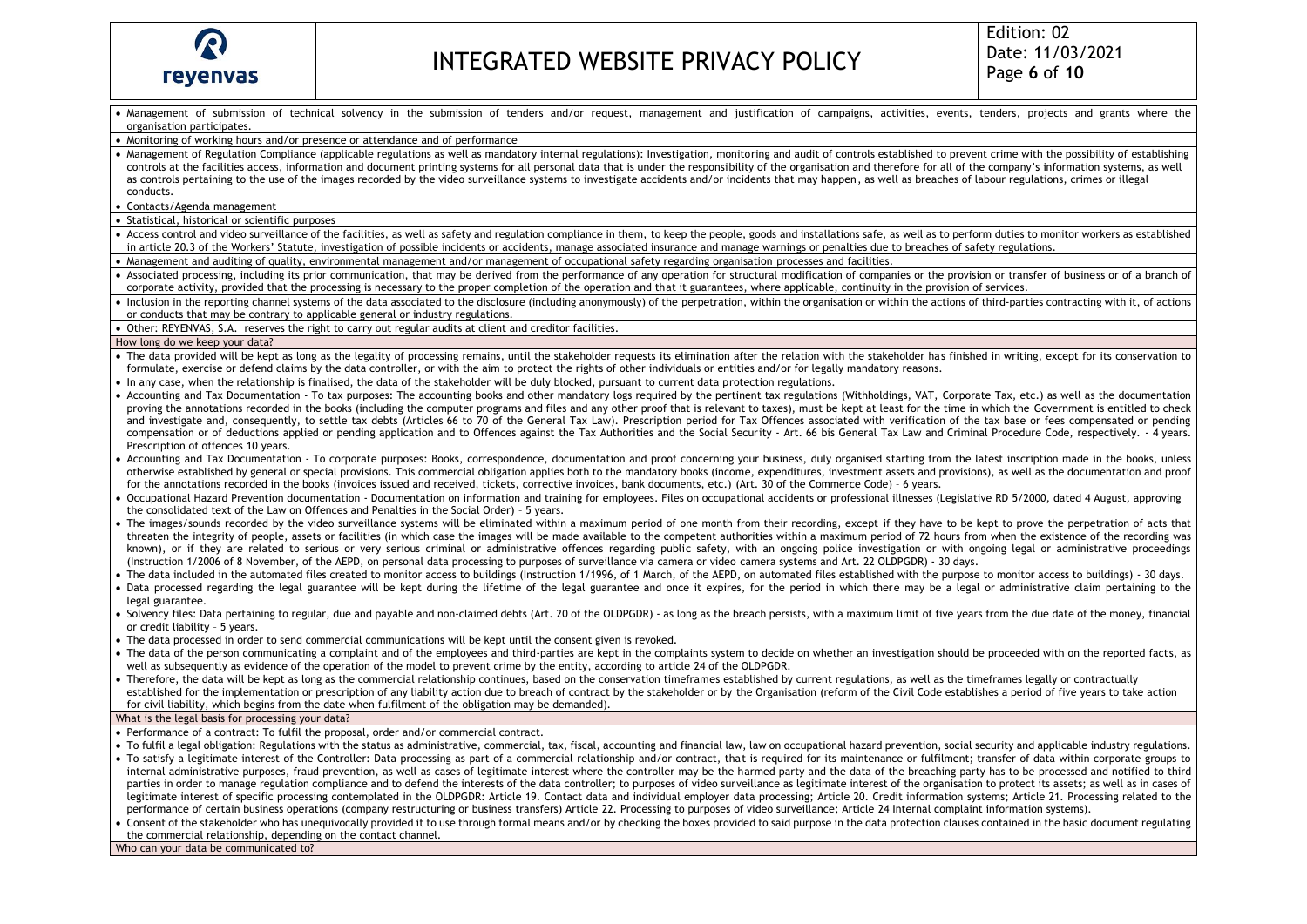

- Organisations or individuals directly hired by the Data Controller to provide services connected to the processing purposes: Companies belonging to the Group (see list a[t www.armandoalvarez.com\)](about:blank), Legal Consultancy, Management and/or Regulation Compliance Auditors, Prevention Services, third parties that are provided with subcontractor employee data for them to access the facilities.
- Public Administration organisations or agencies with competences in the matters object of the processing: AEAT (Spanish Tax Agency)
- Financial institutions: Transfer and/or management of payment instruments.
- Labour Unions, Staff Meetings/Workers' Committee: Employee representatives: Contractors or subcontractors as established (including self-employed persons) (article 35.2 CC and article 42 ET): Tax ID, corporate name, corporate address, object of the contract, Social Security employer inscription number, place where the contract is implemented, coordination of activities from the standpoint of workplace hazards, estimated duration of the contract (initial and completion date). Number of workers who will be employed by the contractor or subcontractor at the main company's workplace.
- Compliance Complaints Channel (Complaints on the breach of regulations and code of conduct are forwarded to the Regulation Compliance Unit): Access to the data contained in these systems will be limited exclusively to those who, integrated or not within the organisation, perform internal monitoring and compliance duties, or to the data processors that are eventually appointed to this purpose. However, access by other people, or even communication to third parties, will be legal when it is necessary in order to take disciplinary action or to follow the legal proceedings that are necessary, when applicable.
- Hazard Prevention Agents are authorised to access the information and documentation pertaining to the work conditions that are necessary to perform their duties and, particularly, that set forth in articles 18, 23 and 36 of the LPRL. The content of section 2 of article 65 of the Workers' Statute regarding due professional secrecy on information they have access to thanks to their work with the company shall apply to the Prevention Agents. (Article 37.3 LPRL).
- Occupational Hazard Prevention Services: the processing by the occupational hazard prevention services of the medical history, due to the medical check-ups performed on the employees, shall be limited to the content of article 22.4 of the LPRL. Thus, access to the medical information obtained under the content of the LPRL by the employer or any third party is forbidden, including persons or agencies with responsibilities on prevention, other than the "medical staff and health authorities who monitor the employees' health", with the sole exception of the conclusions derived from said monitoring regarding the capacity of the workers to perform their job.

Under what guarantee is your data communicated?

Data is communicated to third parties who prove that they have a Personal Data Protection System pursuant to current legislation.

#### How did we obtain your data?

- The stakeholder themselves or their legal representative
- Other Group Companies, as well as the organisation with which the controller has a contractual or service provision relation and to which end they must have the personal data of contact people for administrative and operational management in order to manage their access, addition to the intended project/service and/or verification of compliance with regulations under the responsibility of the organisation (e.g. data on workers who are going to perform the contracted jobs in terms of coordination of company activities associated with the prevention of occupational hazards).

#### What type of data do we process?

Trade data, of contact persons for the administrative and operational management associated with the performance of the contract/project and of workers who are going to perform the contracted jobs in terms of coordination of company activities associated with the prevention of occupational hazards; As consequence of the submission of CVs of the supplier's staff involved in the provision of the service/work, in order to prove technical solvency in tenders; In the event of staff who will perform the contracted jobs in terms of coordination of company activities associated with the prevention of occupational hazards (The data that may be derived from possible workplace incidents or accidents by subcontract workers would be contained in the "Occupational Hazard Prevention" processing); Licenses or certifications, in the case of workers who are going to perform the contracted jobs in terms of coordination of company activities associated with the prevention of occupational hazards; Professional details and employment details as consequence of the provision of CVs of the supplier's staff involved in the provision of the service/work, in order to prove technical solvency in tenders; Commercial information and certification data; Data on economic, financial and/or collection conditions; Goods and services provided by the affected party. Financial operations: Other type of data: Name, surnames and Tax ID of the legal representative, contact information for people in the organisation involved with or related to the project object of the contract/order.

The data structure that we process does not contain data pertaining to sentences and criminal offences, nor sensitive data, except in those cases where the holder has special conditions and has to provide documentation that contains said information in order to be accredited or to prove compliance with said condition.

### How is your personal data safely stored?

REYENVAS, S.A. takes all the steps required to keep your personal data private and safe. Only persons authorised by REYENVAS, S.A., authorised third-party employees or authorised staff of our companies (who have the legal and contractual obligation to store all the information safely) have access to your personal data. All of the REYENVAS, S.A. staff who have access to your personal data is required to undertake to observe the REYENVAS, S.A. Privacy Policy and the data protection regulations, and all third-party employees who have access to your personal data must sign the confidentiality agreements under the terms established by current legislation. In addition, third-party companies who have access to your personal data are bound by contract to store your data safely. To ensure that your personal data is protected, REYENVAS, S.A. has an IT safety environment and takes the necessary measures to prevent non-authorised access.

REYENVAS, S.A. has formalised agreements to guarantee that we process your personal data correctly and pursuant to data protection legislation. These agreements contain the respective duties and responsibilities towards you, and they contemplate which entity is best positioned to fulfil your needs. These agreements between companies of the group do not affect your rights by virtue of the data protection law. Please contact us if you wish to obtain further information on these agreements.

### CONFIDENTIALITY AND INFORMATION TO THIRD PARTIES FOR WHICH YOU PROVIDE US DATA

In compliance with the personal data protection regulations, we process the information that you provide to us (as well as the personal data of contact persons for administrative and operative management in order to manage your access, incorporation to the project/service object of the contracted service and/or verification of regulation compliance under the responsibility of the organisation, personal data of the entity's legal representatives and/or of the people involved in the project (CV) and/or personal references from prior jobs in order to prove technical solvency and, where applicable, personal data regarding staff who will perform the work contracted in terms of corporate activity coordination associated with occupational hazard prevention) as established in the clause and additional information on data protection.

With the acceptance and/or validation of the process that is the basis for the formalisation of your relationship with REYENVAS, S.A., you expressly consent to the data processing in accordance with the clause and additional information on data protection, as well as to informing and having the consent from third parties of those whose personal data you provide to us for said processing. Additionally, and as long as that as consequence of your relationship with REYENVAS, S.A. you may have access to personal data and/or confidential information, you undertake to maintain absolute confidentiality and discretion on the information obtained on the activities, interested parties and organisations related to REYENVAS, S.A., especially regarding Personal Data, even after termination of your relationship with the organisation.

As stated above, you undertake to inform, expressly, precisely and unequivocally, in name and on behalf of REYENVAS, S.A., the owners of the data of those who provide information to REYENVAS, S.A. -within a month of the data being notified to REYENVAS, S.A., of the following aspects "Your personal data will be communicated to the Data Controller REYENVAS, S.A. -[gdpr@reyenvas.com](about:blank). This communication of data and its processing by REYENVAS, S.A. is in compliance with current legislation on contracts, labour, occupational hazard prevention and social security, with the purpose to inform, verify and monitor compliance with applicable legislation relating to the staff appointed by the supplier/ collaborator to perform the job hired by REYENVAS, S.A. and to maintain a history of business relations. This processing is mandatory pursuant to current legislation. The refusal to provide the data to REYENVAS, S.A. may entail the termination of the contract. The stakeholder is also informed that, in accordance with current legislation, REYENVAS, S.A. must communicate the information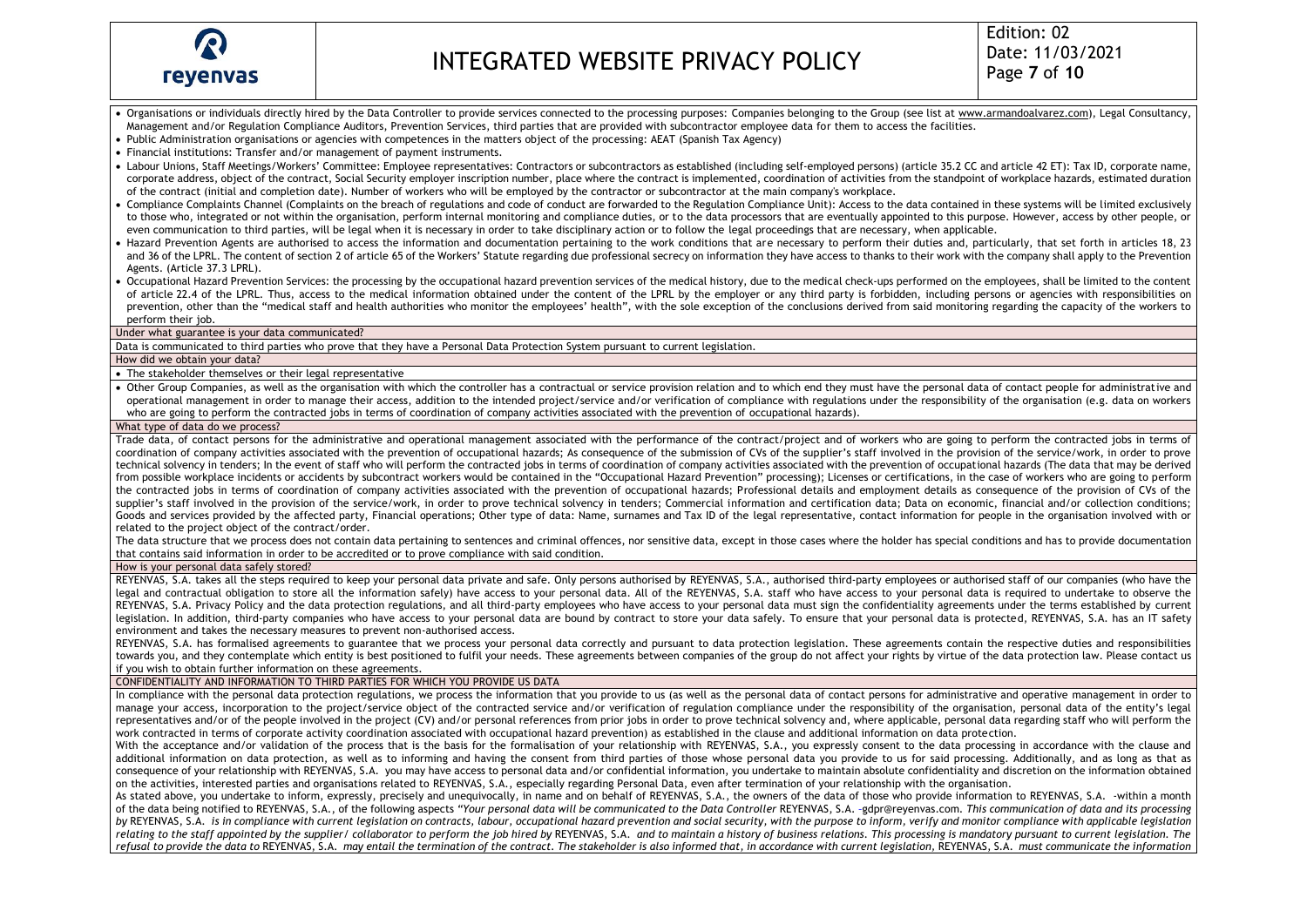

Edition: 02 Date: 11/03/2021 Page **8** of **10**

and data collected during the hiring process to agencies and third parties to whom REYENVAS, S.A. is obligated to inform of this data by virtue of current regulations. Rights: The stakeholder may access, correct and *eliminate the data, as well as limit, withdraw or oppose its processing, by following the procedures established in our privacy policy. If you deem that the exercise of your rights was not fully satisfactory, you may*  submit a claim with the national supervisory authority by addressing the Spanish Data Protection Agency, C/Jorge Juan, 6 - 28001 Madrid. Origin: The data that we process comes from the organisation with which the *controller has a contractual or service provision relation and to which end they must have the personal data of contact people for administrative and operational management in order to manage their access, addition*  to the intended project/service and/or verification of compliance with regulations under the responsibility of the organisation (e.g. data on workers who are going to perform the contracted iobs in terms of coordination of company activities and prevention of occupational hazards). The data structure that we process does not contain sensitive data, except in those cases where the owner is beneficiary of special conditions or has to *provide records that prove or justify compliance with said condition. Our Privacy Policy can be found on the corporate website"*

## **ADDITIONAL INFORMATION DATA PROCESSING OF VIDEO SURVEILLANCE AND ACCESS RECORDS:**

What is the purpose of processing the personal data that you provide to us? (\*) The list of REYENVAS, S.A.'s activities is available at www.revenvas.com

- Access/visits control and video surveillance of the facilities, as well as safety and regulation compliance in them, to keep the people, goods and installations safe, as well as to perform duties to monitor workers as established in article 20.3 of the Workers' Statute, investigation of possible incidents or accidents, manage associated insurance and manage warnings or penalties due to breaches of safety regulations, via the video surveillance system.
- Verify that employees are fulfilling their job obligations and duties in accordance with article 20.3 of the Workers' Statute, which allows the employer to use surveillance and monitoring methods to this purpose (monitoring regarding the use of the images captured by the video surveillance systems to investigate accidents and/or incidents that may occur, as well as breaches of labour regulations, crimes or illegal conducts).
- Health and safety management (occupational hazard prevention and safety monitoring) and evaluation of compliance

• Monitoring of working hours and/or presence or attendance and of performance

• Management of Regulation Compliance (applicable regulations as well as mandatory internal regulations): Investigation, monitoring and audit of controls established to prevent crime with the possibility of establishing controls at the facilities access, information and document printing systems for all personal data that is under the responsibility of the organisation and therefore for all of the company's information systems, as well as controls pertaining to the use of the images recorded by the video surveillance systems to investigate accidents and/or incidents that may happen, as well as breaches of labour regulations, crimes or illegal conducts.

- Management of Accesses/Visits and Video Surveillance of the Facilities, as well as of safety and compliance with regulations in them, investigation of possible incidents or accidents, management of associated insurance and of warnings or penalties due to breach of safety regulations.
- Others (specify): investigation of possible workplace incidents or accidents, management of associated insurance, as well as investigation of incidents and confirmation of compliance with safety and personal data protection regulations established in the data protection systems and management systems for all personal data that is under the responsibility of the organisation and therefore for all of the company's information systems, as well as controls pertaining to the use of the images recorded by the video surveillance systems to investigate accidents and/or incidents that may happen, as well as breaches of labour regulations, crimes or illegal conducts.
- Time-based body temperature monitoring in order to access the facilities, with the following purpose (to detect potentially infected people and to prevent their access to a certain place and their contact with other people inside it):
	- To protect the health and life of the people who are at this workplace.
	- To contribute to containing the pandemic.
	- To comply with occupational hazard prevention regulations.
	- To verify that the workers meet the obligation to come to the workplace without fever.

• Inclusion in the reporting channel systems of the data associated to the disclosure (including anonymously) of the perpetration, within the organisation or within the actions of third-parties contracting with it, of actions or conducts that may be contrary to applicable general or industry regulations.

## How long do we keep the data provided?

- The images/sounds recorded by the video surveillance systems will be eliminated within a maximum period of one month from their recording, except if they have to be kept to prove the perpetration of acts that threaten the integrity of people, assets or facilities (in which case the images will be made available to the competent authorities within a maximum period of 72 hours from when the existence of the recording was known), or if they are related to serious or very serious criminal or administrative offences regarding public safety, with an ongoing police investigation or with ongoing legal or administrative proceedings (Instruction 1/2006 of 8 November, of the AEPD, on personal data processing to purposes of surveillance via camera or video camera systems and Art. 22 OLDPGDR) – 30 days.
- The data included in the automated files created to monitor access to buildings (Instruction 1/1996, of 1 March, of the AEPD, on automated files established with the purpose to monitor access to buildings) 30 days.
- The data of the person communicating a complaint and of the employees and third-parties are kept in the complaints system to decide on whether an investigation should be proceeded with on the reported facts, as well as subsequently as evidence of the operation of the model to prevent crime by the entity, according to article 24 of the OLDPGDR.

• The organisation has established as conservation period of the temperature monitoring data the time necessary to face potential legal action derived from the decision to deny access.

#### What is the legal basis for processing your data?

- The legal basis for processing your data is to meet a legitimate interest of the Controller:
- Safety and cases of legitimate interest where the controller may be the injured party and it were necessary to process and notify the data of the breaching party to third parties, to ensure observance of regulations and defence of the interest of the data controller, as well as cases of legitimate interest in specific processing as contemplated in the OLDPGDR: Article 19. Contact data and individual employer data processing; Article 22. Processing to purposes of video surveillance; Article 24 Internal complaint information systems).
- Article 20.3 and 4 of Royal Legislative Decree 1/1995 of 24 March, approving the Consolidated Text of the Workers Statute Act (Estatuto de los Trabajadores, **ET**): The employer may take all the measures they deem best for surveillance and monitoring to verify that the worker fulfils their job obligations and duties, maintaining due consideration for human dignity and taking into account the actual capability of disabled workers, if any.
- The employer may verify the worker's illness or accident condition that they allege to justify their missing work, by means of a doctor check-up. The worker's refusal to submit to this check-up may lead to suspension of the economic rights that the employer may be bound to pay under these situations.
- (\*) Ruling by the Constitutional Court 39/2016, of 3 March (Law 218/2016), reasoning that this authority to monitor is authorised by article 20.3 of the ET, which expressly authorises the employer to adopt surveillance and monitoring measures to verify that workers fulfil their job obligations. This general authority to monitor established by law allows employers to monitor workers' compliance with their professional duties, and the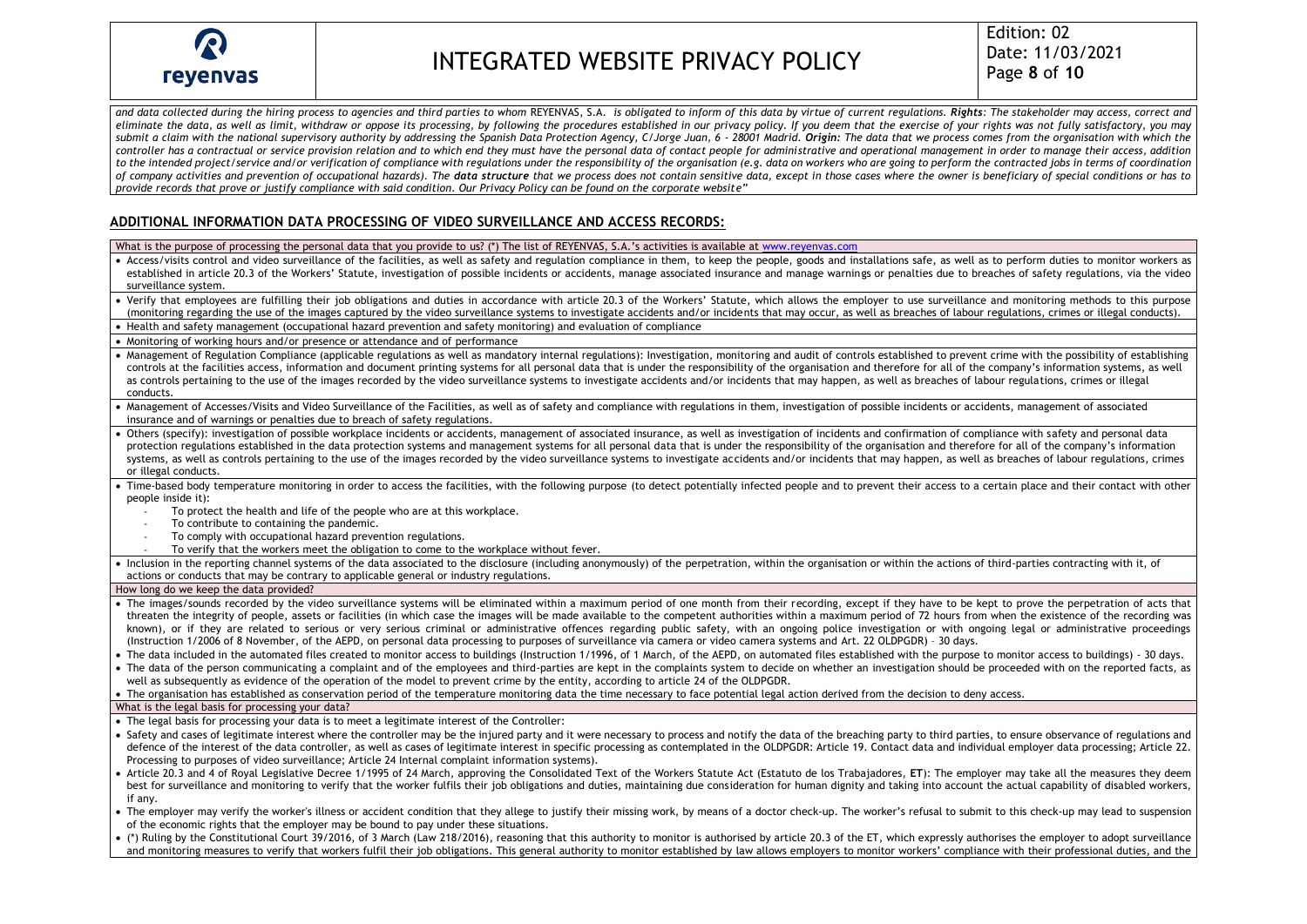

consent by these workers to this effect is implicit in the formalisation of the work contract. The legitimacy of this purpose is fulfilled with the existence of several signs posted throughout the organisation facilities t advise of the presence of cameras and recording of images and with clear information, if possible in writing, informing that they will be recorded, with the sole purpose to monitor fulfilment of job duties and that they may be penalised pursuant to the images recorded in the event of proven non-fulfilment. Likewise, STS 77/2017 of 31 January 2017.

• AEPD guide to video surveillance: Article 20.3 of the Workers' Statute allows the employer to take all the measures they deem best for surveillance and monitoring to verify that the worker fulfils their job obligations and duties, maintaining due consideration for human dignity and taking into account the actual capability of disabled workers, if any. These measures may include, among others, the recording and/or processing of images without consent. However, these practises are fully subject to the Data Protection Act and to Instruction 1/2006 and they must meet specific requirements.

• Compliance with the legal obligation to guarantee the health and safety of employees is specified as the legal basis for the processing associated with temperature monitoring. This legal basis is contained in this case in the following regulations:

- [Workers'](about:blank) Statute.
- Law 21/1995 on [Prevention](about:blank) of Workplace Hazards.
- Royal Decree 664/1997 on protection of [employees](about:blank) from risks related to exposure to biological agents on the job\*
- Procedure for the [occupational](about:blank) hazard prevention services against exposure to SARS-CoV-2
- Good practises guidelines in the industrial sector regarding Covid-19 (National Institute for Health and Safety at the [Workplace\)](about:blank).
- Guidelines adopted by the organisation's Occupational Hazard Prevention service by legal certification and delegation of preventive duties.

### Who can your data be communicated to?

• Organisations or individuals directly hired by the Data Controller to provide services connected to the processing purposes (specify): Security company hired

- Insurance Companies (specify): In the event of an incident or accident they are provided to insurance companies to investigate the incident in order to establish the scope and coverage of the insurance premium subscribed by the data controller.
- Law Enforcement and Safety Agencies (specify): To the extent required, a proven right to access within the investigation of a breach of regulations.
- The owner of the establishment, due to legitimate interest in protecting the assets in their property
- Judges and Courts, as well as Law Enforcement and Safety Agencies: To the extent required, a proven right to access within the investigation of a breach of regulations.
- In the event of temperatures above the healthcare threshold, the person will be denied access and they will be referred to the primary care services (if they are external) or to the health surveillance service (if they are internal) so that, following protocol, they will undergo diagnostic testing and other communications established pursuant to the pandemic control protocol.
- Compliance Report Channel (Complaints on breach of the data protection regulations are sent to the "Chief Privacy Officer" at the Group's headquarters): Access to the data contained in these systems will be limited exclusively to those who, integrated or not within the organisation, perform internal monitoring and compliance duties, or to the data processors that are eventually appointed to this purpose. However, access by other people, or even communication to third parties, will be legal when it is necessary in order to take disciplinary action or to follow the legal proceedings that are necessary, when applicable.

Under what guarantee is your data communicated?

Data is communicated to third parties who prove that they have a Personal Data Protection System pursuant to current legislation.

What are the methods for placing a claim?

If you deem that the exercise of your rights was not fully satisfactory, you may submit a claim with the national supervisory authority by addressing the Spanish Data Protection Agency, C/Jorge Juan, 6 - 28001 Madrid. What type of data do we process?

Identification and professional picture and data, as well as the reasons for the visit and/or person being visited, time of access and exit from the facilities.

Temperature control data may also be gathered, insofar as temporary temperature monitoring is performed in order to access the facilities to purpose of controlling to avoid pandemics, according to the COVID Data Processing Protocol that may be established in terms of guaranteeing the workplace safety of the people in the organisation.

### How is your personal data safely stored?

REYENVAS, S.A. takes all the necessary steps to keep your personal data private and secure and in any case, it will comply with the content of Law 5/2014, of 4 April, on Private Security and its enforcement provisions. Thus, it establishes and informs you of the following safety measures:

- DUTY OF DISCLOSURE: Information is provided on the existence of the cameras and recording of images, in order to comply with the duty of disclosure set forth in article 12 of the GDPR via an informative device in a sufficiently visible location, identifying the existence of the processing, the identity of the controller and the possibility of exercising the rights established in articles 15 to 22 of the GDPR. The informative device m also contain a connection code or an internet address for this information. In any case, REYENVAS, S.A. has at the disposal of the affected parties the information referred to in the said regulations in this Privacy Policy, referenced on the device. If a flagrant perpetration of an illegal action is recorded, the duty of disclosure is understood to be met when there is at least the informative device regarding the video surveillance.
- LOCATION OF THE CAMERAS: REYENVAS, S.A. will only record images of the public street insofar as it is essential to the preservation of security. In no case will ASPLA install sound recording or video surveillance systems in areas aimed for rest or relaxation of the staff or public employees, such as dressing rooms, bathrooms, canteens and similar facilities.
- SOUND RECORDING: REYENVAS, S.A. will only record sounds when the risks to the security of the facilities, assets or people derived from the activity carried out at the workplace are relevant, and always observing the principle of proportionality, minimal intervention and guarantees.
- LOCATION OF SCREENS: The screens where the images from the cameras are viewed are located in a restricted-access area, so that they are not accessible to non-authorised third parties.
- PRESERVATION: The images/sounds recorded by the video surveillance systems will be eliminated within a maximum period of one month from their recording, except if they have to be kept to prove the perpetration of acts that threaten the integrity of people, assets or facilities (in which case the images will be made available to the competent authorities within a maximum period of 72 hours from when the existence of the recording was known), or if they are related to serious or very serious criminal or administrative offences regarding public safety, with an ongoing police investigation or with ongoing legal or administrative proceedings (Instruction 1/2006 of 8 November, of the AEPD, on personal data processing to purposes of surveillance via camera or video camera systems and Art. 22 OLDPGDR) – 30 days.
- WORK MONITORING: The processing is performed to exercise the duties to monitor the employees as established in article 20.3 of the Workers' Statute, within its legal framework and with the limits inherent to it. Insofar as the cameras may be used to monitor work in accordance with article 20.3 of the Workers' Statute, the workers and their representatives are informed on these monitoring measures implemented by the employer, expressly stating that the purpose of the images recorded by the cameras is to monitor work, as specified in the inclusion notification clause and in this privacy policy.
- RIGHT TO ACCESS THE IMAGES: In order to fulfil the stakeholders' right to access, a recent photograph and the National ID of the stakeholder will be requested, as well as details on the date and time on which the right to access is being exercised. The stakeholder will not be provided direct access to the images of the cameras that show images of third parties. To prevent third-party rights from being affected, in the event of a request